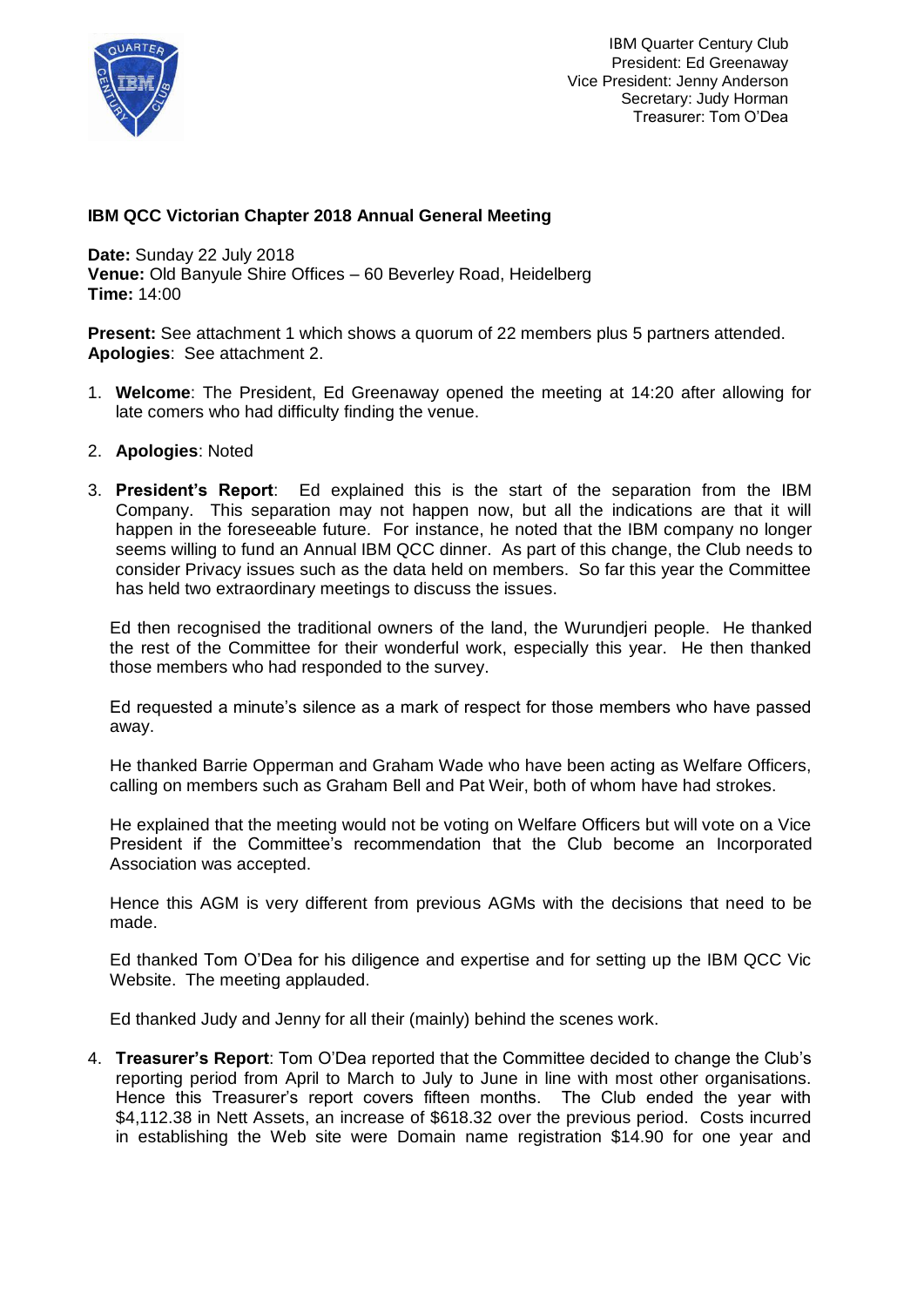

\$304.20 for web hosting services for two years. The raffle at the dinner in 2017 resulted in a boost to the assets of \$1,765.90 against the cost of prizes of \$279.86.

Tom explained that the trigger for setting up the Website was that some members had expressed a concern about privacy, a need to be able to keep member's details up to date by providing a self-service function for them and to provide a blogging facility. Tom called for volunteers to conduct usability testing of the website and Tony Austin, Mike Ward, Justine Middleton and Peter Chomley volunteered.

The President moved that the Treasurer's Report be accepted, Peter Chomley seconded and it was accepted unanimously.

- 5. **QCC Legal Structure**: Tom then led the discussion regarding options for the QCC Legal structure.
	- 5.1. He explained that the survey had indicated overwhelming support to become an Incorporated Association. Of the 37 responses to the Survey, 34 responses (92%) were in favour; 2 responses were in favour of continuing as an Unincorporated Association; 1 response was in favour of becoming a Co-Operative; and no responses were in favour of becoming a Company Limited by Guarantee.

After discussion about whether the Club should consider a broader definition of who could be a member to allow for the anticipated steep decline in membership, the members decided to defer any decision on this.

Tom moved that the Club become an Incorporated Association, Ed Greenaway seconded and it was passed unanimously.

5.2. Tom then read out the proposed Statement of Purpose and after some discussion he moved the following amended Statement of Purpose be adopted: "The purposes of the association are—to foster communication, companionship, and friendship among the community of current and former employees of the IBM Corporation or its subsidiaries who have been employed by those entities for a total of 25 years or more as well as surviving partners."

Peter Chomley seconded and the motion was passed unanimously.

- 5.3. Tom moved that the Club be called: IBM Quarter Century Club of Victoria Incorporated. Tony Austin seconded this motion. Some members instead wanted the Club's name to become: IBM QCC of Victoria Incorporated. Of the 22 members present the vote was 11 in favour of the longer name, 8 for the shorter version and 3 members abstained. Hence the Club will be called: IBM Quarter Century Club of Victoria Incorporated.
- 5.4. Tom then discussed the option of adopting Model Rules or Own Rules. He explained that if the Club adopted the Model Rules it could only specify:
	- 1. The association's name.
	- 2. Its purposes.
	- 3. Its financial year.

The cost of registering Own rules is \$206.20 while for Model Rules it is \$35.60.